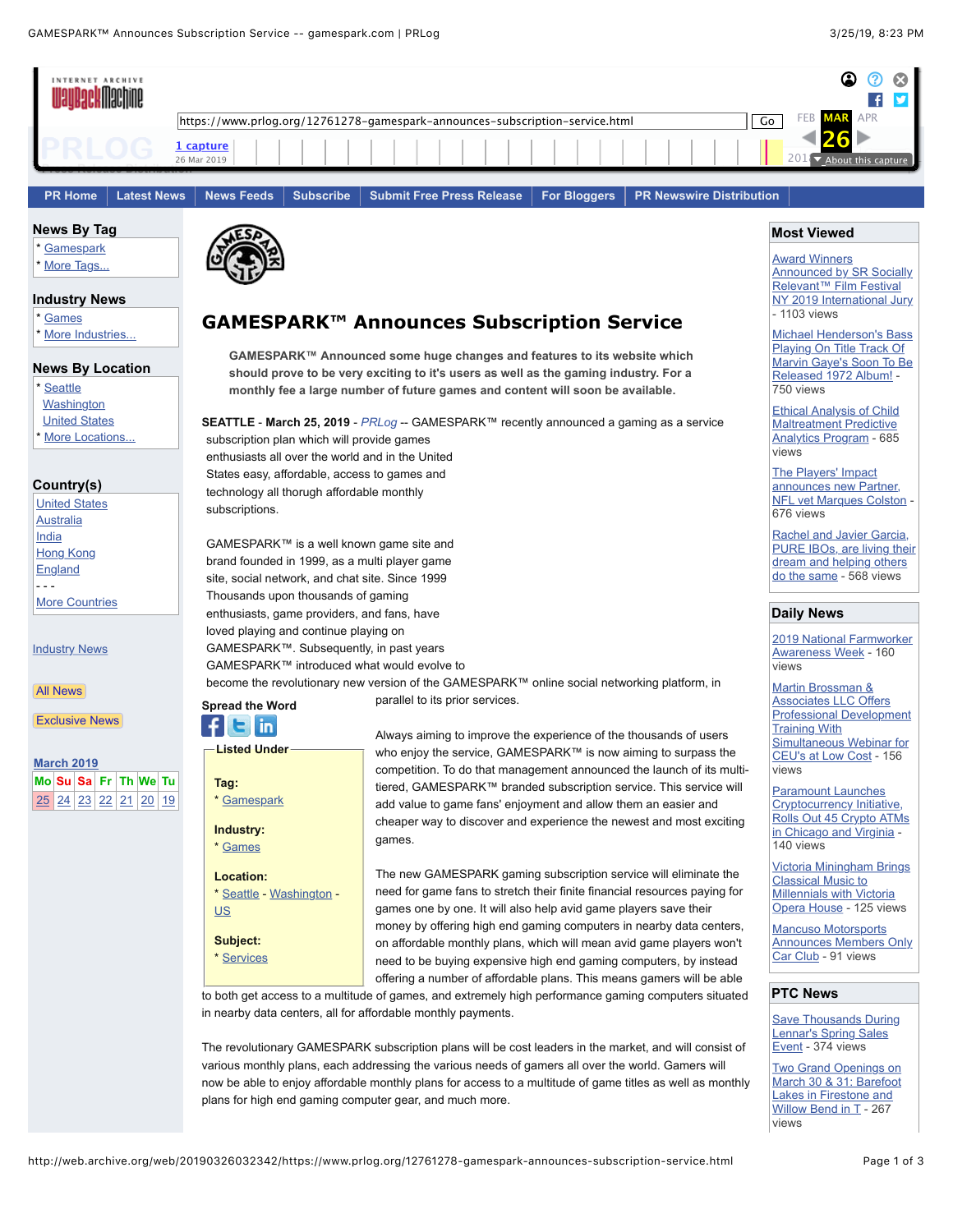This is a great evolution from the site's heritage. Since 1999 Thousands upon thousands of gaming enthusiasts, game providers, and fans, have loved playing and continue playing on GAMESPARK™ enjoying the free chat, play, and mingle opportunities with other game fans all over the world.

As always if you are a game-maker, and want to make your games known, GAMESPARK™ can help. To sell, or simply make your game available for others, contact GAMESPARK using our form, to arrange to make your work available through our GAMESPARK™ store, or as a free download. GAMESPARK™ is proud to offer various advertising plans on its various sites and are in the process of introducing exciting new solutions for independent gamemakers and developers to assist them expanding their audience reach. The GAMESPARK™ team is also proud to offer game licensing, custom games, consulting,design, advertising, monetization, production, and distribution services, as well consulting services on advertisements and all other types of interactive products ranging from short promotional videos, to full on gaming platforms.

The company and owners behind the famous GAMESPARK™ brand are proud to be building on its long heritage as a well known site where gamers have chatted and played with other people in two and fourplayer games and have been able to trade, or buy and sell games and gaming gear. We look forward to having you try our new services and join our community co-creating something fun with us at [https://www.gamespark.com](http://web.archive.org/web/20190326032342/https://www.gamespark.com/).

**Contact** GAMESPARK [\\*\\*\\*@gamespark.com](http://web.archive.org/web/20190326032342/https://www.prlog.org/email-contact.html#12761278) EndЕ  $\ln \omega$ Follow Embed PDF / Print Source : gamespark.com Email : [\\*\\*\\*@gamespark.com](http://web.archive.org/web/20190326032342/https://www.prlog.org/email-contact.html#12761278) Tags [Gamespark](http://web.archive.org/web/20190326032342/https://www.prlog.org/news/tag/gamespark/) Industry : [Games](http://web.archive.org/web/20190326032342/https://www.prlog.org/news/ind/games/) Location : [Seattle](http://web.archive.org/web/20190326032342/https://www.prlog.org/news/us,washington,seattle/) - [Washington](http://web.archive.org/web/20190326032342/https://www.prlog.org/news/us,washington/) - [United States](http://web.archive.org/web/20190326032342/https://www.prlog.org/news/us/) Subject : [Services](http://web.archive.org/web/20190326032342/https://www.prlog.org/news/sbj/services/) Account Email Address **Account Phone Number [Disclaimer](http://web.archive.org/web/20190326032342/https://www.prlog.org/static/disclaimer.html)** [Report Abuse](http://web.archive.org/web/20190326032342/https://www.prlog.org/report-abuse.html?id=12761278) **Trending Most Viewed** [Winners of Disruptive Startup Summit 2019](http://web.archive.org/web/20190326032342/https://www.prlog.org/12761269-winners-of-disruptive-startup-summit-2019.html) [Award Winners Announced by SR Socially](http://web.archive.org/web/20190326032342/https://www.prlog.org/12760840-award-winners-announced-by-sr-socially-relevant-film-festival-ny-2019-international-jury.html) Relevant™ Film Festival NY 2019 International Jury - 1103 views [Victoria Miningham Brings Classical Music to](http://web.archive.org/web/20190326032342/https://www.prlog.org/12761199-victoria-miningham-brings-classical-music-to-millennials-with-victoria-opera-house.html) Millennials with Victoria Opera House [Michael Henderson's Bass Playing On Title](http://web.archive.org/web/20190326032342/https://www.prlog.org/12760574-michael-hendersons-bass-playing-on-title-track-of-marvin-gayes-soon-to-be-released-1972-album.html) Track Of Marvin Gaye's Soon To Be [NEW VENUE\\* Diane & The Deductibles open](http://web.archive.org/web/20190326032342/https://www.prlog.org/12760969-new-venue-diane-the-deductibles-open-for-the-tubes-april-13th-2019-at-the-canyon-montclair.html) Released 1972 Album! - 750 views for The Tubes April 13th, 2019 at The CANYON MONTCLAIR [Ethical Analysis of Child Maltreatment](http://web.archive.org/web/20190326032342/https://www.prlog.org/12760054-ethical-analysis-of-child-maltreatment-predictive-analytics-program.html) Predictive Analytics Program - 685 views [Wayin Partners With Adobe To Collect Zero-](http://web.archive.org/web/20190326032342/https://www.prlog.org/12761196-wayin-partners-with-adobe-to-collect-zero-party-data-through-interactive-experiences.html)Party Data Through Interactive Experiences [The Players' Impact announces new Partner,](http://web.archive.org/web/20190326032342/https://www.prlog.org/12760216-the-players-impact-announces-new-partner-nfl-vet-marques-colston.html) NFL vet Marques Colston - 676 views [Non Emergency Medical Transportation](http://web.archive.org/web/20190326032342/https://www.prlog.org/12761242-non-emergency-medical-transportation-accreditation-commission-is-excited-to-announce-its-first-annual-conference.html) Accreditation Commission is Excited to Announce its First Annual Conference Rachel and Javier Garcia, PURE IBOs, are [living their dream and helping others do the](http://web.archive.org/web/20190326032342/https://www.prlog.org/12760690-rachel-and-javier-garcia-pure-ibos-are-living-their-dream-and-helping-others-do-the-same.html) same - 568 views

[Wizard World Teams With](http://web.archive.org/web/20190326032342/https://www.prlog.org/12760411-wizard-world-teams-with-gene-slays-girls-boys-club-on-book-program-in-st-louis.html) Gene Slay's Girls & Boys Club On Book Program In St. Louis - 156 views

New Homes with RV [Garages Now Pre-selling](http://web.archive.org/web/20190326032342/https://www.prlog.org/12760515-new-homes-with-rv-garages-now-pre-selling-at-freedom-at-asante.html) at Freedom at Asante! - 150 views

Join Lennar for the Grand [Opening of Stonehaven in](http://web.archive.org/web/20190326032342/https://www.prlog.org/12760923-join-lennar-for-the-grand-opening-of-stonehaven-in-vancouver-on-april-6.html) Vancouver on April 6! - 132 views

[Mar 25, 2019 News](http://web.archive.org/web/20190326032342/https://www.prlog.org/news/2019/20190325/)